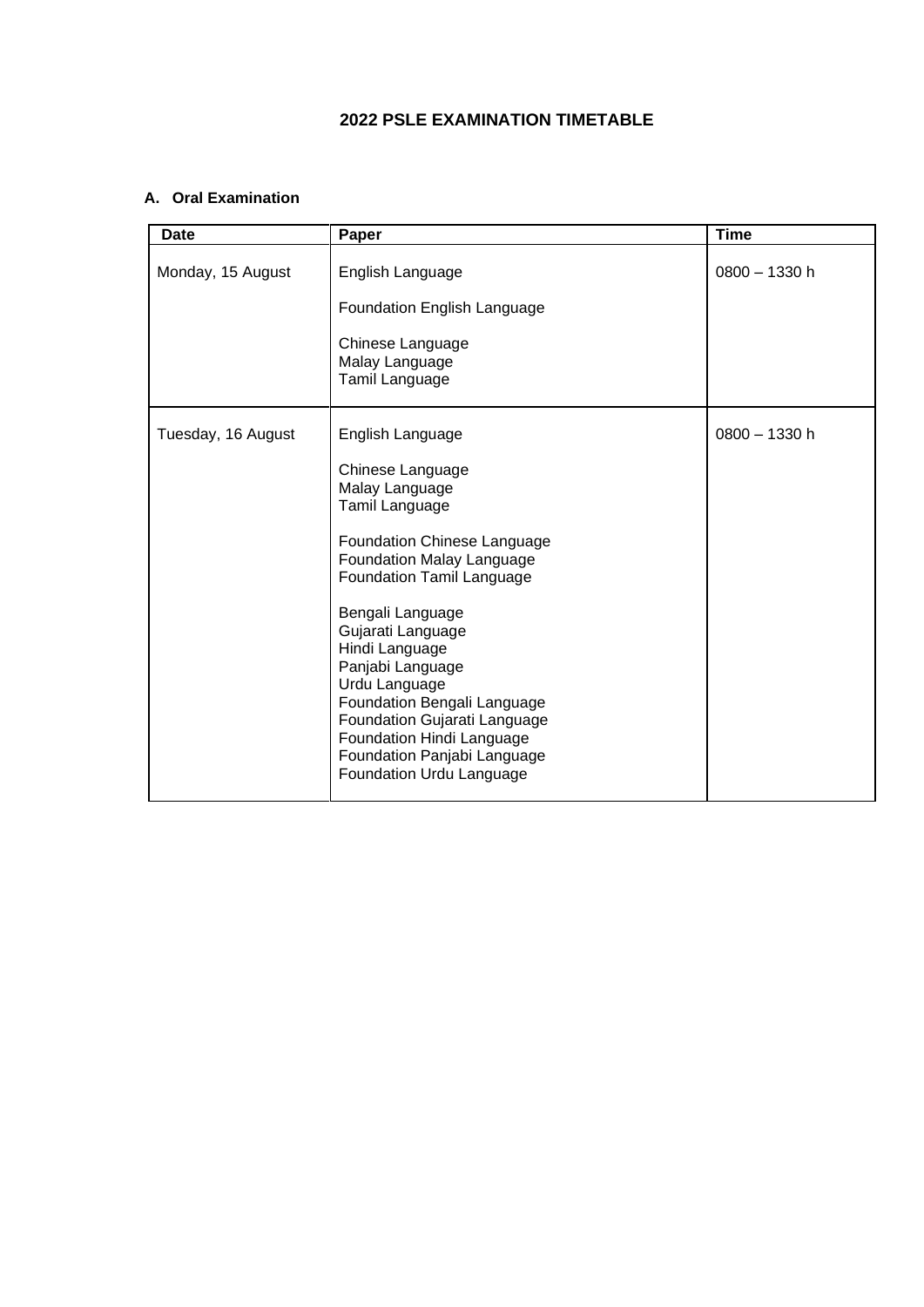## **B. Listening Comprehension Examination**

| Date                 | Paper                                                                                                                                                                                                                                               | <b>Time</b>       |
|----------------------|-----------------------------------------------------------------------------------------------------------------------------------------------------------------------------------------------------------------------------------------------------|-------------------|
| Friday, 16 September | Chinese Language<br>Malay Language<br>Tamil Language                                                                                                                                                                                                | 0900 - 0935 h $*$ |
|                      | Foundation Chinese Language<br><b>Foundation Malay Language</b><br>Foundation Tamil Language                                                                                                                                                        | 0900 - 0940 h $*$ |
|                      | Bengali Language<br>Gujarati Language<br>Hindi Language<br>Panjabi Language<br>Urdu Language<br>Foundation Bengali Language<br>Foundation Gujarati Language<br>Foundation Hindi Language<br>Foundation Panjabi Language<br>Foundation Urdu Language | 0900 - 0930 h $*$ |
|                      | English Language<br>Foundation English Language                                                                                                                                                                                                     | 1115 - 1150 h $*$ |

**\*** *Actual duration may differ slightly*